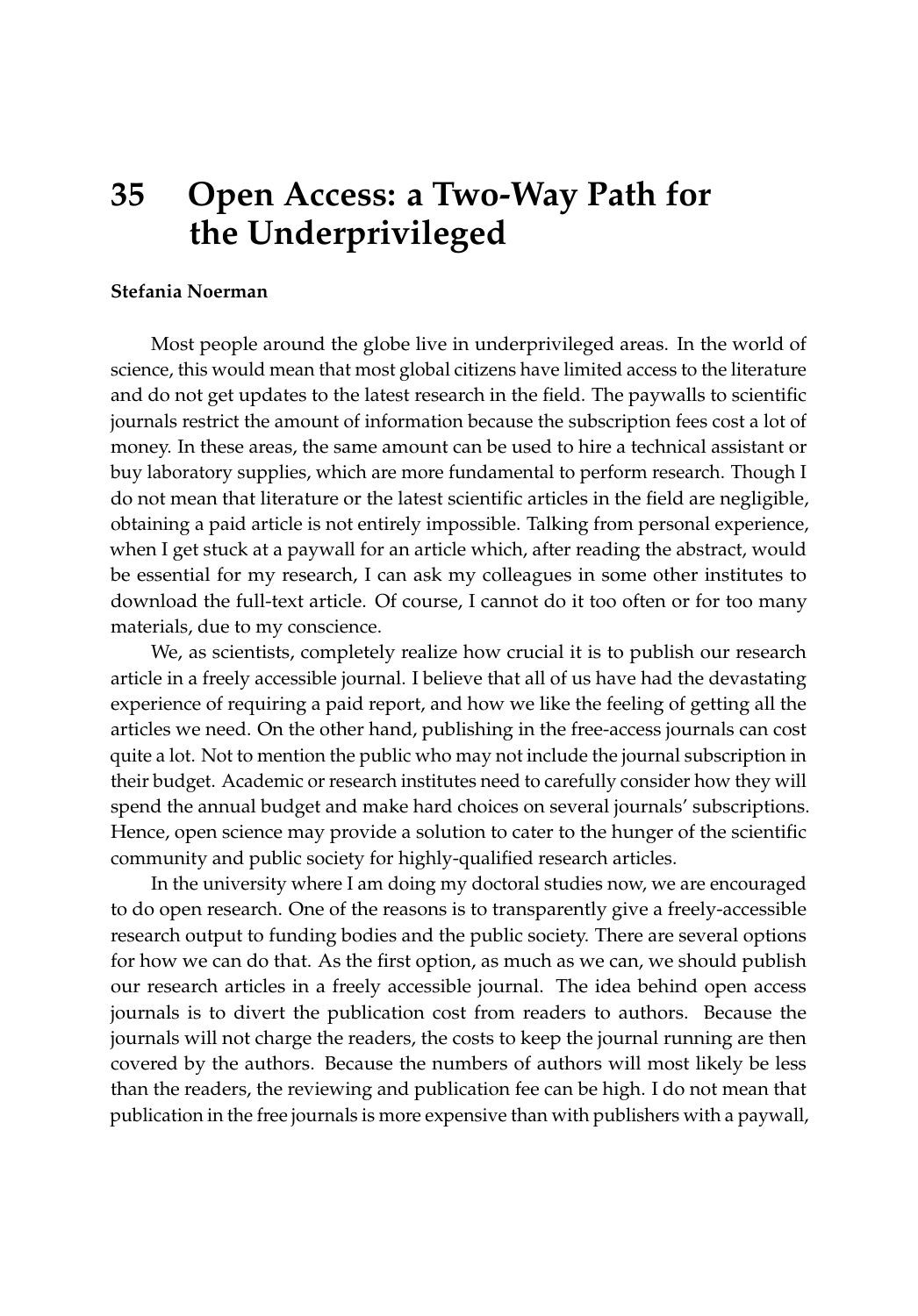but the researchers need to take this cost into consideration. Unless the researchers have included the publication fee in the grant application proposal, the budget limitation will restrict the options of journals available for selection. In that sense, researchers stuck between the necessities of the latest research update in the field and the institutes who cannot afford to pay all the publishers in the world need to contemplate how to get the best balance between the pricing factors and other scientifically favorable factors.

I like the idea of a second scenario to make this open science an answer to the desperate need of scientific field, without sacrificing the necessities of our host institutions. Regardless of whatever journals the researchers pick, they can self-archive the freely accessible version somewhere else. For this purpose, we can use the service of the university library, because the librarians have expertise in this area. Another exciting way to do it is by utilization of social media. With the flourishing usage of social media, including in the scientific community, authors can upload the accepted authors' manuscript, before the publisher's editing takes place, in their social media accounts after the embargo period.

Using such social media as a "free" means of open science, one scientist can network with the others both in similar or different areas. Due to the nature of social media itself, we can enlarge the networking scope from those we know or have met to those we did not have any connection to before. This network nonetheless will be valuable to foster future research collaborations with limitless possibilities of inter-disciplinary partnership one can expect. As all scientists aim for ground-breaking research, a sophisticated study employing multiple approaches and hence expertise in different fields is a challenge we would like to embrace. Thus, open science may also accelerate the generation of research itself, improve quality of a study, increase the number of publications, and hence enable faster completion of the research cycle than ever before.

For the stakeholders, such as the funding bodies, governments, or other regulatory organizations, easily accessible research provides them with more information for their decision-making processes. The funding bodies, who have supported the study would like to know how the support has been implemented to advance scientific discovery and benefit society. This information may also lay some foundation for the future studies they would like to support, aligned with their aims. At the same time, research outputs may also trigger governmental or other regulatory organizations to modify some regulations or to create the new ones that may solve some problems or benefit the public.